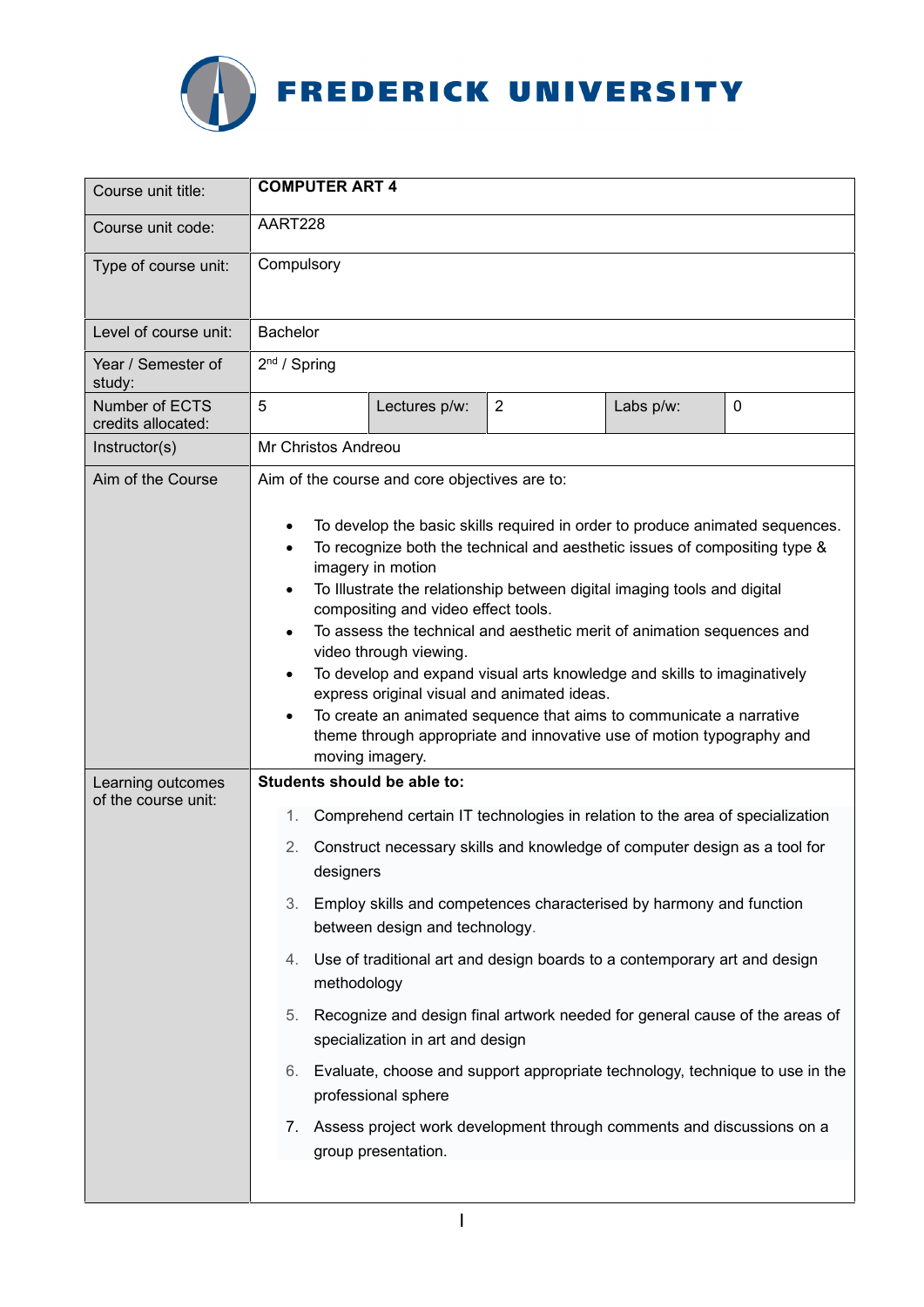| Prerequisites:                                          | AART117, AART118                                                                                                                                                                                                                                                                                                                                                                                                                                                                                                                                                                                                                                                                                   | Co-requisites: | None |  |
|---------------------------------------------------------|----------------------------------------------------------------------------------------------------------------------------------------------------------------------------------------------------------------------------------------------------------------------------------------------------------------------------------------------------------------------------------------------------------------------------------------------------------------------------------------------------------------------------------------------------------------------------------------------------------------------------------------------------------------------------------------------------|----------------|------|--|
| Course contents:                                        | Preface Moving image & 2D Animation (Animation Basics):<br>Introduction to Moving image & 2D Animation, Guided workshops on learning how to<br>animate graphics. Explain the use and capabilities of Adobe After Effects techniques<br>and how animation works. Adobe After Effects interface prologue. Exploring the<br>"Transform" Properties and introduction to Key-framing. Import, create and animate<br>imagery & text. Understand the main timeline and fps<br>Introduction to motion graphics & compositing:<br>Working with multiple layers and video effects. Creating masks and animating masks.<br>Merging multiple images from different sources such as still images, video images, |                |      |  |
|                                                         | vector graphics and hand drawn imagery, combined together to create the illusion of<br>a unified environment. How to use appropriate media and resources, gain technical<br>awareness and develop a combination of skills acquired to create engaging visual<br>imagery to support your ideas                                                                                                                                                                                                                                                                                                                                                                                                      |                |      |  |
|                                                         | Visual interpretation:<br>Individual or group exercises stressing the use of computer as medium in order to<br>design and produce Motion Graphics sequences. How to use appropriate media and<br>resources, gain technical awareness and develop a combination of skills acquired to<br>create engaging visual imagery to support your ideas. Project includes basic<br>computer skills acquired.                                                                                                                                                                                                                                                                                                  |                |      |  |
|                                                         | <b>Visual Communication:</b><br>Prepare final project for review and production. Participation in-group critique. The<br>role and importance of visual and literal communication.                                                                                                                                                                                                                                                                                                                                                                                                                                                                                                                  |                |      |  |
| Recommended and/or required reading:                    |                                                                                                                                                                                                                                                                                                                                                                                                                                                                                                                                                                                                                                                                                                    |                |      |  |
| Textbooks:                                              | -- Adobe Creative, (2009), Adobe After Effects CS4 Classroom in a Book. USA.<br><b>Adobe Press</b>                                                                                                                                                                                                                                                                                                                                                                                                                                                                                                                                                                                                 |                |      |  |
| References:                                             | Visual contemporary references on magazines like: Etapes, Creative Review, IdN,<br>+design, Computer arts.                                                                                                                                                                                                                                                                                                                                                                                                                                                                                                                                                                                         |                |      |  |
|                                                         | www.watchthetitles.com                                                                                                                                                                                                                                                                                                                                                                                                                                                                                                                                                                                                                                                                             |                |      |  |
|                                                         | Adobe Online Help tv.adobe.com                                                                                                                                                                                                                                                                                                                                                                                                                                                                                                                                                                                                                                                                     |                |      |  |
|                                                         | www.creativecow.com<br>www.videocopilot.net                                                                                                                                                                                                                                                                                                                                                                                                                                                                                                                                                                                                                                                        |                |      |  |
|                                                         | http://www.w3schools.com/                                                                                                                                                                                                                                                                                                                                                                                                                                                                                                                                                                                                                                                                          |                |      |  |
|                                                         | www.artofthetitle.com,                                                                                                                                                                                                                                                                                                                                                                                                                                                                                                                                                                                                                                                                             |                |      |  |
|                                                         | www.theinspirationroom.com,                                                                                                                                                                                                                                                                                                                                                                                                                                                                                                                                                                                                                                                                        |                |      |  |
|                                                         | www.motionographer.com,                                                                                                                                                                                                                                                                                                                                                                                                                                                                                                                                                                                                                                                                            |                |      |  |
| Planned learning<br>activities and<br>teaching methods: | The course is delivered to the students by means of lectures and class discussions.<br>Lectures are supplemented assignments on specific case studies in order for the stude<br>familiarize themselves with the concepts and their application. Extended project briefing<br>practical workshops (taught with a video projector connected with the lecture's compute<br>exercises, illustrated lectures and group critiques. Student focus on practical work, pers                                                                                                                                                                                                                                 |                |      |  |